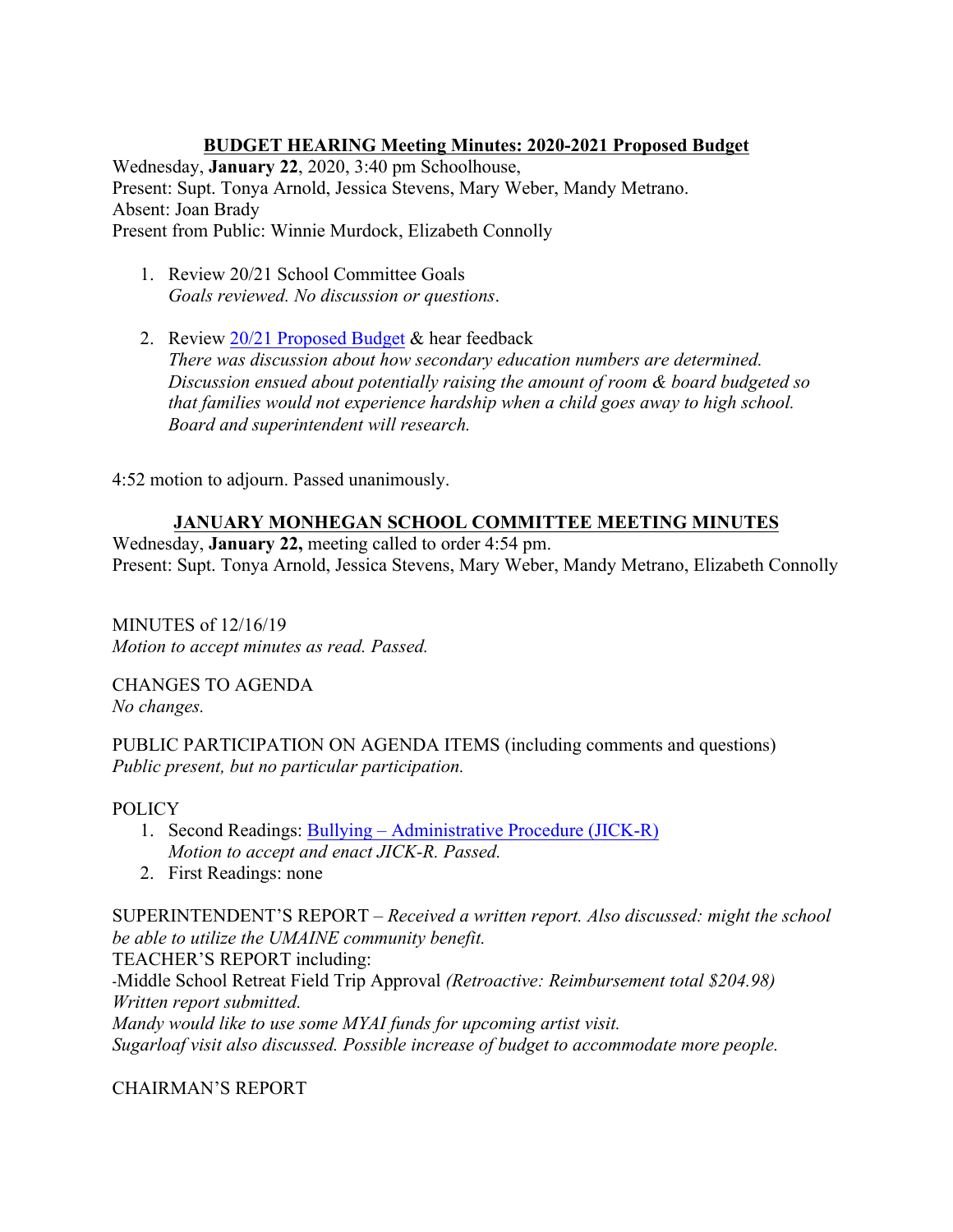*Written report submitted. Jes also shared that May 21 will be the 10th anniversary party of the TLC.* 

### OLD BUSINESS

- 1. School Committee Goals for 2020-21 Review & Approval *Motion to adopt the School Committee Goals for 20/21. Passed.*
- 
- NEW BUSINESS
	- 1. REAP Goals for 2020/21 Review & Approval
	- *Motion to adopt the 20/21 REAP goals as stated in the GEPA statement. Passed.*
- FINANCIAL
	- 1. 2020-2021 Proposed Budget Approval *Motion to approve the proposed 20/21 budget as reviewed at the budget hearing. Passed.*
	- 2. Prep for Plantation Annual Report (proposed budget, financial report, education warrant articles, superintendent's letter)
	- 3. Treasurer's Report

*Friends account: \$5,236 MYAI account: \$5,321*

*Smiths donated \$200 to Friends*

4. Warrant EDU07

*Reviewed EDU 07. Noted that the Audit line went into the negative.*

*Motion to accept warrant EDU 07 in the amount of \$12,181.97. Passed.*

- 5. Audit Update (if any)
- 6. REAP Funding Update (if any) *Received our estimated allocation of \$18,598*

### BUILDING & GROUNDS

- 1. Schoolhouse
	- a. Updated Maintenance List *Jes reported that the list was updated and distributed this month.*
	- b. Summer Rental Planning (inc. availability) *Jes reported that school improvements (specifically roof replacement) could impact schoolhouse rentals. Proposal that the school is packed up and ready for roofing OR rentals by June 20 AND last rental should be August 14 but allow a rental on the 21st for Monhegan Associates.*
	- c. Any New Needs? *Some small door maintenance to be done.*
- 2. Teacher House Property Any New Needs? *No new needs.*